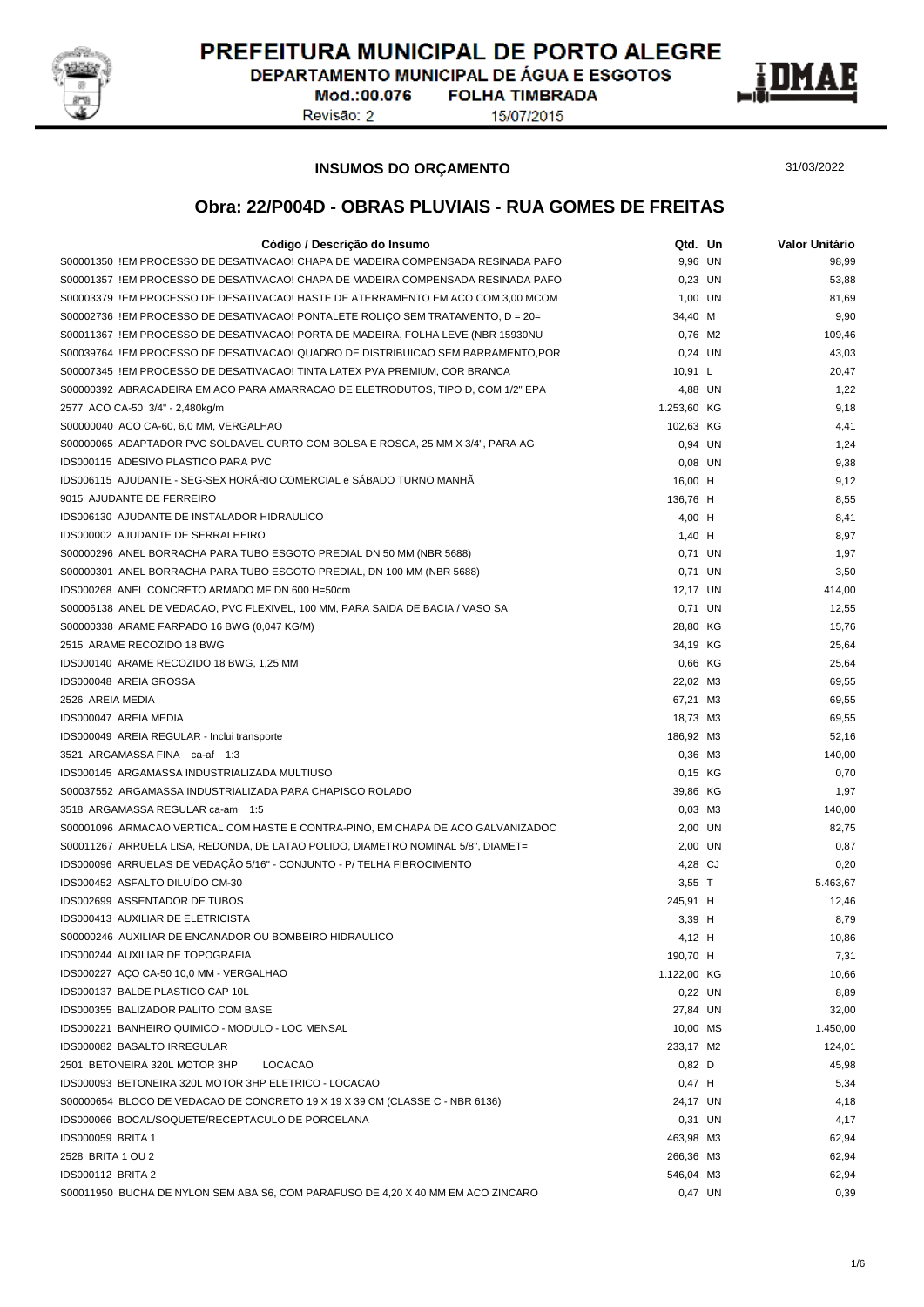

DEPARTAMENTO MUNICIPAL DE ÁGUA E ESGOTOS

Mod.:00.076 Revisão: 2

**FOLHA TIMBRADA** 15/07/2015



**INSUMOS DO ORÇAMENTO**

31/03/2022

| Código / Descrição do Insumo                                                       | Qtd. Un            | Valor Unitário |
|------------------------------------------------------------------------------------|--------------------|----------------|
| S00039176 BUCHA EM ALUMINIO, COM ROSCA, DE 1", PARA ELETRODUTO                     | 2,00 UN            | 1,12           |
| S00000857 CABO DE COBRE NU 16 MM2 MEIO-DURO                                        | 3,00 M             | 16,49          |
| S00000981 CABO DE COBRE, FLEXIVEL, CLASSE 4 OU 5, ISOLACAO EM PVC/A, ANTICHAMACO   | 16,80 M            | 4,03           |
| S00001014 CABO DE COBRE, FLEXIVEL, CLASSE 4 OU 5, ISOLACAO EM PVC/A, ANTICHAMACO   | 7,56 M             | 2,25           |
| S00000979 CABO DE COBRE, FLEXIVEL, CLASSE 4 OU 5, ISOLACAO EM PVC/A, ANTICHAMACO   | $3,63$ M           | 14,84          |
| S00000983 CABO DE COBRE, RIGIDO, CLASSE 2, ISOLACAO EM PVC/A, ANTICHAMA BWF-B,45   | 20,16 M            | 1,36           |
| IDS000098 CADEADO LATÃO CROMADO H: 35mm 5 PINOS                                    | 0,04 UN            | 33,23          |
| S00004433 CAIBRO NAO APARELHADO *7,5 X 7,5 * CM, EM MACARANDUBA, ANGELIM OU EQUD   | 38,43 M            | 15,54          |
| S00003279 CAIXA INSPECAO, CONCRETO PRE MOLDADO, CIRCULAR, COM TAMPA, $D = 60^*$ CM | 0.47 UN            | 110,20         |
| S00001062 CAIXA INTERNA/EXTERNA DE MEDICAO PARA 1 MEDIDOR TRIFASICO, COM VISOR,D   | 1,00 UN            | 380,45         |
| S00001871 CAIXA OCTOGONAL DE FUNDO MOVEL, EM PVC, DE 3" X 3", PARA ELETRODUTO FC   | 1,88 UN            | 5,30           |
| S00011712 CAIXA SIFONADA, PVC, 150 X 150 X 50 MM, COM GRELHA QUADRADA, BRANCA (    | 0,47 UN            | 48,80          |
| IDS004759 CALCETEIRO - SEG-SEX HORÁRIO COMERCIAL e SÁBADO TURNO MANHÃ              |                    |                |
|                                                                                    | 84,42 H            | 10,45          |
| 1024 CAMINHAO MUNCK 5000Kg<br><b>LOCACAO</b>                                       | $0,17$ D           | 2.100,00       |
| IDS000032 CAMINHÃO BASCULANTE S/ MOTORISTA - LOCACAO                               | 580,63 H           | 116,45         |
| IDS000146 CAMINHÃO CABINADO CARROCERIA MADEIRA CAP 6-8 T SEM MOTORISTA             | 12,46 H            | 108,58         |
| IDS000487 CAMINHÃO TIPO MUNCK CAP 6T ALCANCE 9,70 M S/ OPERADOR                    | 610,81 H           | 197,13         |
| IDS000218 CAMIONETA PICK UP - c/ motorista                                         | $0,38$ D           | 250,27         |
| IDS000103 CANTONEIRA AÇO ABAS IGUAIS- E=1,8"                                       | 2,02 KG            | 12,43          |
| IDS000278 CAP - CIMENTO ASFALTICO PETROLEO 50/70 - INCLUSO TRANSPORTE              | 38,73 T            | 4.059,92       |
| 9003 CARPINTEIRO                                                                   | 48,05 H            | 11,95          |
| S00006117 CARPINTEIRO AUXILIAR                                                     | 9,04 H             | 11,95          |
| IDS000130 CARPINTEIRO DE ESQUADRIA                                                 | 128,07 H           | 9,86           |
| IDS001213 CARPINTEIRO DE FORMAS                                                    | 2.066,17 H         | 11,03          |
| IDS000478 CAVALETE DE MADEIRA PARA SINALIZAÇÃO                                     | 348,00 UN          | 12,35          |
| <b>IDS000027 CEEE TARIFA BASICA TB ENERGIA ELETRICA</b>                            | 500,00 UN          | 0,63           |
| IDS000095 CHAPA DE MADEIRA COMPENSADA PLASTIFICADA P/ FORMA 2,44x1,10 E=10mm       | 2,57 M2            | 68,44          |
| IDS000042 CHAPA MADEIRA COMPENSADA NAVAL E=15mm                                    | 42,68 M2           | 120,54         |
| IDS000053 CHUVEIRO DUCHA                                                           | 0,94 UN            | 69,90          |
| IDS000076 CIMENTO BRANCO                                                           | 10,14 KG           | 2,32           |
| IDS000114 CIMENTO PORTLAND COMPOSTO CP II-32                                       | 4.684,95 KG        | 0,74           |
| 2524 CIMENTO PORTLAND POZOLAMICO 320                                               | 39.117,33 KG       | 0,80           |
| IDS000046 CIMENTO PORTLAND POZOLAMICO 320                                          | 9.494,61 KG        | 0,80           |
| S00000420 CINTA CIRCULAR EM ACO GALVANIZADO DE 150 MM DE DIAMETRO PARA FIXACAOME   | 2,00 UN            | 24,93          |
| IDS000148 COMPRESSOR DE AR DIESEL REBOCAVEL 210PCM                                 | 242,04 H           | 22,04          |
| IDS005652 CONCRETO NAO ESTRUTURAL (SEM LANÇAMENTO)                                 | 1.22 M3            | 358,80         |
| IDS000235 CONCRETO PRE-MISTURADO FCK 40 MPA                                        | 3,16 M3            | 462,34         |
| S00012010 CONDULETE EM PVC, TIPO "B", SEM TAMPA, DE 1/2" OU 3/4"                   |                    |                |
|                                                                                    | 0,24 UN<br>0,71 UN | 12,45          |
| S00012016 CONDULETE EM PVC, TIPO "LB", SEM TAMPA, DE 1/2" OU 3/4"                  |                    | 13,72          |
| IDS000039 CONE DE PVC PARA SINALIZAÇÃO                                             | 8,35 UN            | 46,00          |
| S00001539 CONECTOR METALICO TIPO PARAFUSO FENDIDO (SPLIT BOLT), PARA CABOS ATE     | 8,00 UN            | 8,02           |
| S00001607 CONJUNTO ARRUELAS DE VEDACAO 5/16" PARA TELHA FIBROCIMENTO (UMA ARRUME   | 23,11 CJ           | 0,20           |
| IDS000078 CONTAINER ESCR. C/ SANITARIO APROX. 13M <sup>2</sup>                     | 10,00 MS           | 615,00         |
| IDS000080 CONTAINER VESTIARIO/SANITARIO 4CH, 3 VASOS SANITARIOS                    | 10,00 MS           | 698,28         |
| IDS000356 CUB PONDERADO PARA PIS (PROJETO DE INTERESSE SOCIAL)                     | 5,00 M2            | 2.144,94       |
| S00012034 CURVA 180 GRAUS, DE PVC RIGIDO ROSCAVEL, DE 3/4", PARA ELETRODUTO        | 2,00 UN            | 5,89           |
| IDS000058 CURVA 90 CURTA PVC ESGOTO 100MM                                          | 0,71 UN            | 27,57          |
| S00001870 CURVA 90 GRAUS, LONGA, DE PVC RIGIDO ROSCAVEL, DE 1/2", PARA ELETROD     | 0,94 UN            | 3,39           |
| S00001879 CURVA 90 GRAUS, LONGA, DE PVC RIGIDO ROSCAVEL, DE 3/4", PARA ELETROD     | 0,24 UN            | 3,43           |
| IDS002355 DESENHISTA                                                               | 30,28 H            | 21,00          |
| IDS000010 DIGITADOR                                                                | 7,66 H             | 12,08          |
| IDS000097 DISJUNTOR TIPO NEMA MONOPOLAR 10 ATÉ 30 A                                | 1,45 UN            | 11,67          |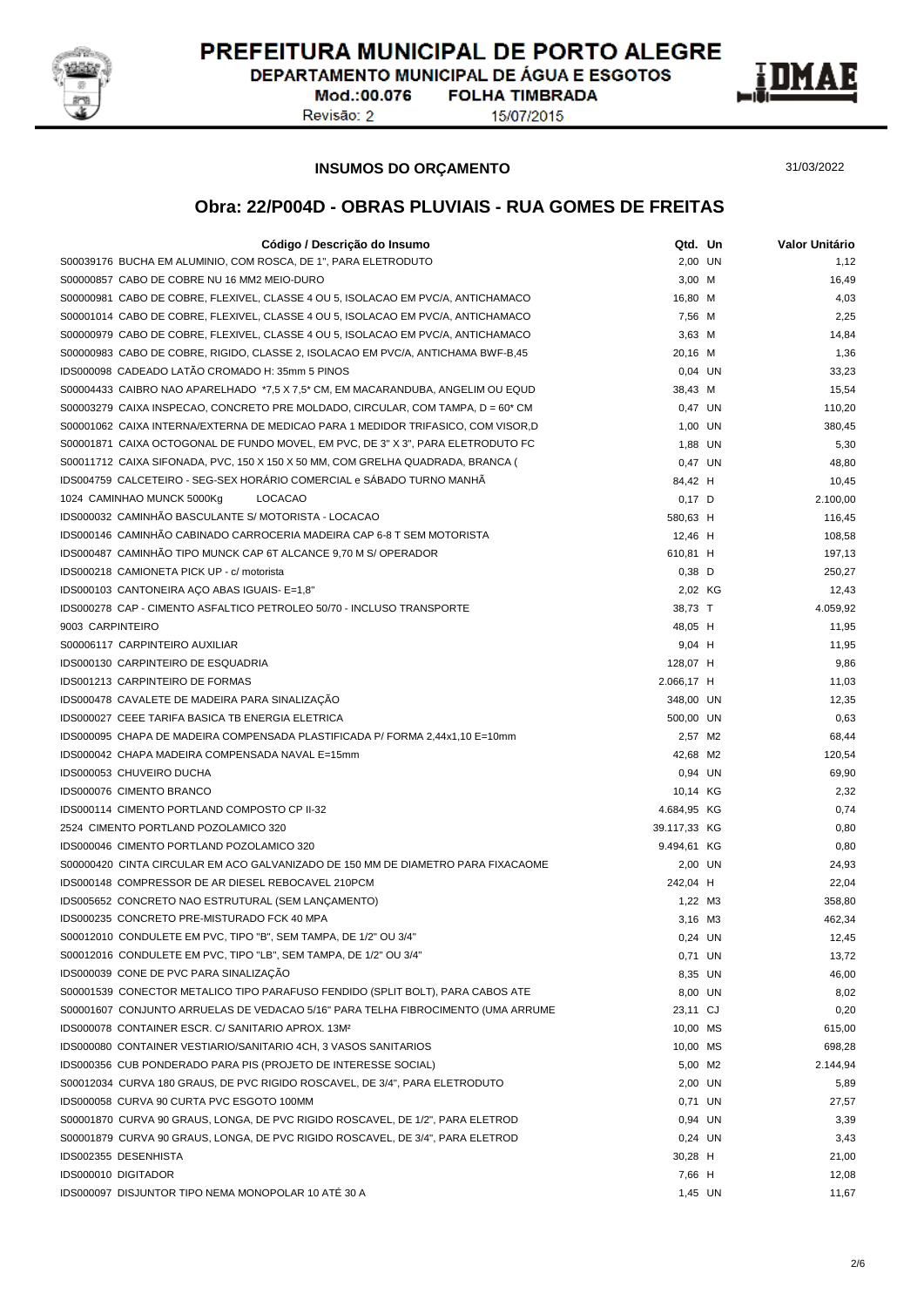

DEPARTAMENTO MUNICIPAL DE ÁGUA E ESGOTOS **FOLHA TIMBRADA** 

Mod.:00.076 Revisão: 2

15/07/2015



#### **INSUMOS DO ORÇAMENTO**

31/03/2022

| Código / Descrição do Insumo                                                                  | Qtd. Un    | Valor Unitário |
|-----------------------------------------------------------------------------------------------|------------|----------------|
| S00002392 DISJUNTOR TIPO NEMA, TRIPOLAR 10 ATE 50A, TENSAO MAXIMA DE 415 V                    | 1,00 UN    | 78,34          |
| IDS000026 DMAE TARIFA BASICA TB PREÇO BASICO PB                                               | 100,00 UN  | 4,09           |
| S00002432 DOBRADICA EM ACO/FERRO, 3 1/2" X 3", E= 1,9 A 2 MM, COM ANEL, TAMP                  | 1,41 UN    | 29,02          |
| IDS000067 DOBRADICA ACO ZINCADO 3 X 2" SEM ANEIS                                              | 1,88 UN    | 9,83           |
| IDS002436 ELETRICISTA OU OFICIAL ELETRICISTA                                                  | 18,51 H    | 11,37          |
| S00002685 ELETRODUTO DE PVC RIGIDO ROSCAVEL DE 1 ", SEM LUVA                                  | 8,00 M     | 7,29           |
| S00002673 ELETRODUTO DE PVC RIGIDO ROSCAVEL DE 1/2 ", SEM LUVA                                | 6,70 M     | 3,75           |
| S00002674 ELETRODUTO DE PVC RIGIDO ROSCAVEL DE 3/4 ", SEM LUVA                                | 2,15 M     | 4,67           |
| 2532 EMULSAO DESMOLDANTE                                                                      | 0,25 L     | 6,90           |
| S00002696 ENCANADOR OU BOMBEIRO HIDRAULICO                                                    | 9,41 H     | 15,35          |
| IDS000075 ENGATE OU RABICHO FLEXIVEL PLASTICO (PVC OU ABS) BRANCO 1/2" X 30CM                 | 7,37 UN    | 5,36           |
| IDS000004 ENGENHEIRO JUNIOR OU ARQUITETO                                                      |            |                |
|                                                                                               | 220,00 H   | 35,96          |
| IDS000005 ENGENHEIRO PLENO                                                                    | 7,66 H     | 47,95          |
| IDS000037 EQUIPAMENTO DE COMPUTADOR                                                           | 37,93 H    | 1,71           |
| IDS000543 ESCAVADEIRA HIDRAULICA COM MARTELO HIDRAULICO DE 1.700 kg - 103 kW                  | 162,45 H   | 424,60         |
| IDS000544 ESCAVADEIRA HIDRAULICA SOBRE ESTEIRAS PARA ROCHA COM CAÇAMBA COM                    | 69,75 H    | 289,85         |
| IDS000089 ESCORA DE EUCALIPTO                                                                 | 1.966,03 M | 4,21           |
| IDS000404 ESPARGIDOR ASFALTO PRESSUR, TANQ 6 M <sup>3</sup> , AQUEC, ESPARGIDORA 3,6 C/ OPERA | 16,14 H    | 236,95         |
| IDS000038 ESTAÇÃO TOTAL - TOPOGRAFIA - LOCAÇÃO                                                | 0,43 MS    | 900,00         |
| IDS000106 FECHADURA DE SOBREPOR FERRO PINTADO CHAVE GRANDE                                    | 0,59 UN    | 19,82          |
| S00003080 FECHADURA ESPELHO PARA PORTA EXTERNA, EM ACO INOX (MAQUINA, TESTA E CT              | 0,47 CJ    | 64,40          |
| S00003097 FECHADURA ROSETA REDONDA PARA PORTA DE BANHEIRO, EM ACO INOX (MAQUINAT              | 0,71 CJ    | 72,10          |
| 9014 FERREIRO                                                                                 | 136,76 H   | 11,09          |
| IDS000022 FERREIRO                                                                            | 2,64 H     | 11,09          |
| IDS000107 FIO DE COBRE ISOLADO PARALELO 2 x 2,5 mm2 - TIPO PLASTIFLEX OU SIMILAR              | 3,57 M     | 4,83           |
| S00000937 FIO DE COBRE, SOLIDO, CLASSE 1, ISOLACAO EM PVC/A, ANTICHAMA BWF-B, SEC             | 27,00 M    | 8,95           |
| S00000406 FITA ACO INOX PARA CINTAR POSTE, $L = 19$ MM, $E = 0.5$ MM (ROLO DE 30M)            | $0,13$ UN  | 83,40          |
| IDS000110 FITA ISOLANTE ADESIVA ANTI-CHAMA 19mm x 5 METROS                                    | 0,85 UN    | 2,79           |
| IDS000073 FITA VEDA ROSCA EM ROLOS DE 18 MM X 10 M (L X C)                                    | 0,93 UN    | 4,49           |
| S00011587 FORRO DE PVC LISO, BRANCO, REGUA DE 10 CM, ESPESSURA DE 8 MM A 10 MCOL              | 13,20 M2   | 105,24         |
| IDS000091 FOSSA SEPTICA 10 PESSOAS RESID. P.DMAE                                              | 1,00 UN    | 4.214,08       |
| S00005076 GRAMPO DE ACO POLIDO 1 " X 9                                                        | 2,37 KG    | 21,78          |
| 2581 GUIA CEDRINHO 2,5 x 15cm                                                                 | 189,94 M   | 17,70          |
| IDS000090 GUIA PINHO 3A. 2,5 X 15CM - 1 X 6"                                                  | 171,12 M   | 19,89          |
| 2536 GUIA PINHO 3a. 2,5 x 15cm - 1 x 6"                                                       | 343,25 M   | 19,89          |
| S00007370 GUINCHO MANUAL DE ARRASTE CAPACIDADE DE 2 T COM 20 M DE CABO DE AÇO(L               | $0,18$ H   | 1,24           |
| IDS000303 IMPRESSÃO P&B e COLORIDA A4 - LASER                                                 | 3,76 UN    | 1,40           |
| IDS002698 INSTALADOR HIDRAULICO                                                               | 61,20 H    | 10,92          |
| IDS000065 INTERRUPTOR SOBREPOR 1 TECLA SIMPLES                                                | 0,15 UN    | 10,21          |
| S00038068 INTERRUPTORES SIMPLES (2 MODULOS) 10A, 250V, CONJUNTO MONTADO PARA EX               | 0,24 UN    | 15,68          |
| S00038071 INTERRUPTORES SIMPLES (3 MODULOS) 10A, 250V, CONJUNTO MONTADO PARA EX               | 0,24 UN    | 18,75          |
| S00011190_JANELA BASCULANTE, ACO, COM BATENTE/REQUADRO, 60 X 60 CM (SEM VIDROS                | 3,40 UN    | 229,00         |
| S00003529 JOELHO PVC, SOLDAVEL, 90 GRAUS, 25 MM, PARA AGUA FRIA PREDIAL                       | 2,78 UN    | 1,03           |
| S00003517 JOELHO PVC, SOLDAVEL, BB, 90 GRAUS, DN 40 MM, PARA ESGOTO PREDIAL                   | 2,35 UN    | 4,58           |
| S00003524 JOELHO PVC, SOLDAVEL, COM BUCHA DE LATAO, 90 GRAUS, 25 MM X 3/4", PARP              | 2,35 UN    | 10,23          |
| S00003526 JOELHO PVC, SOLDAVEL, PB, 90 GRAUS, DN 50 MM, PARA ESGOTO PREDIAL                   | 0,24 UN    | 3,15           |
| S00003670 JUNCAO SIMPLES, PVC, 45 GRAUS, DN 100 X 100 MM, SERIE NORMAL PARA ES                | 0,47 UN    | 27,10          |
| S00003659 JUNCAO SIMPLES, PVC, DN 100 X 50 MM, SERIE NORMAL PARA ESGOTO PREDIA                | 0,24 UN    | 20,37          |
| S00003671 JUNTA PLASTICA DE DILATACAO PARA PISOS, COR CINZA, 17 X 3 MM (ALTURA                | 11,59 M    | 1,07           |
| <b>IDS000055 LAVATORIO SUSPENSO SIMPLES</b>                                                   | 7,37 UN    | 74,09          |
| S00038383 LIXA D'AGUA EM FOLHA, GRAO 100                                                      | 0,83 UN    | 2,00           |
| S00003799 LUMINARIA DE SOBREPOR EM CHAPA DE ACO PARA 2 LAMPADAS FLUORESCENTES DW              | 1,88 UN    | 143,59         |
|                                                                                               |            |                |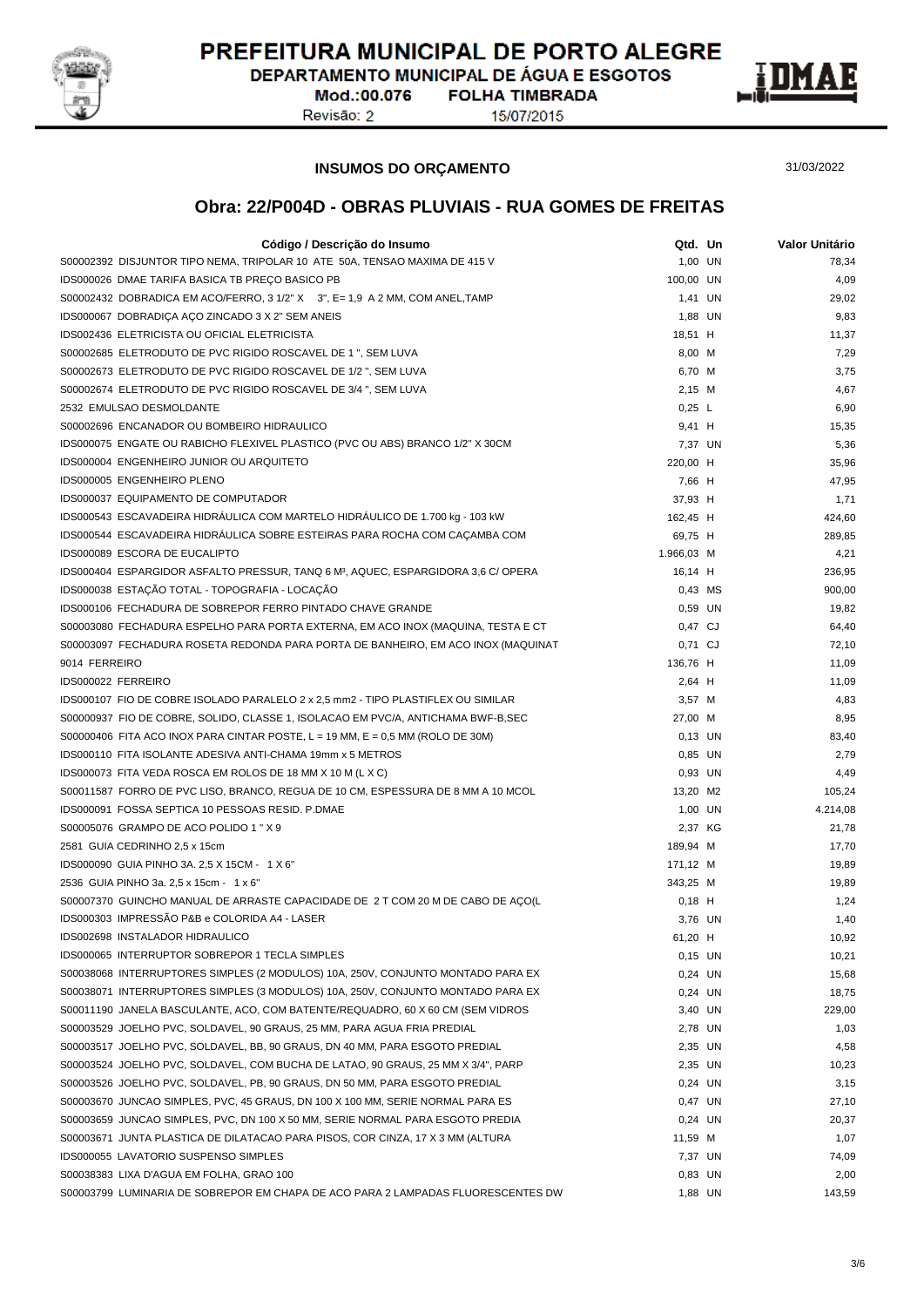

DEPARTAMENTO MUNICIPAL DE ÁGUA E ESGOTOS **FOLHA TIMBRADA** 

Mod.:00.076 Revisão: 2

15/07/2015



#### **INSUMOS DO ORÇAMENTO**

31/03/2022

| Código / Descrição do Insumo                                                     | Qtd. Un     | Valor Unitário |
|----------------------------------------------------------------------------------|-------------|----------------|
| S00001892 LUVA EM PVC RIGIDO ROSCAVEL, DE 1", PARA ELETRODUTO                    | 4,00 UN     | 2,08           |
| S00001901 LUVA EM PVC RIGIDO ROSCAVEL, DE 1/2", PARA ELETRODUTO                  | 0,47 UN     | 1,01           |
| S00001891 LUVA EM PVC RIGIDO ROSCAVEL, DE 3/4", PARA ELETRODUTO                  | 0,47 UN     | 1,49           |
| S00003906 LUVA SOLDAVEL COM ROSCA, PVC, 25 MM X 3/4", PARA AGUA FRIA PREDIAL     | 0,94 UN     | 2,30           |
| S00004006 MADEIRA SERRADA EM PINUS, MISTA OU EQUIVALENTE DA REGIAO - BRUTA       | 0.07 M3     | 1.282,76       |
| IDS000318 MAQUINA DE CORTAR ASFALTO                                              | 64,54 H     | 24,43          |
| IDS000151 MARTELETE OU ROMPEDOR PNEUMATICO MANUAL S/ COMPRESSOR S/ OPERADOR      | 242,04 H    | 30,75          |
| IDS000017 MESTRE DE OBRAS -SEG-SEX -HORÁRIO COMERCIAL e SÁBADO TURNO MANHÃ       | 1.100,00 H  | 22,70          |
| S00011697 MICTORIO COLETIVO ACO INOX (AISI 304), $E = 0.8$ MM, DE *100 X 40 X 30 | 0,24 UN     | 674,29         |
| 2504 MOTOR ELETRICO 2HP P/VIBRADOR LOCACAO                                       | $0,82$ D    | 44,00          |
| 9031 MOTORISTA                                                                   | $1,34$ H    | 8,33           |
| IDS004093 MOTORISTA DE CAMINHÃO -SEG-SEX HORÁRIO COMERCIAL e SÁBADO TURNO MANHÃ  | 593,09 H    | 11,82          |
| IDS000144 NIVEL OTICO C/ PRECISÃO                                                | 69,60 H     | 2,48           |
| IDS000109 OPERADOR GUINDASTE                                                     | 610,27 H    | 12,25          |
| <b>IDS000136 OPERADOR MAQUINAS E TRATORES DIVERSOS</b>                           | 33,98 H     | 12,08          |
| IDS004257 OPERADOR MARTELETE COMPACTADOR -SEG-SEX HOR.COMERCIAL e SÁBADO T MANHÃ | 1.800,38 H  | 11,51          |
| IDS004234 OPERADOR RETROESCAVADEIRA                                              | 4,78 H      | 13,98          |
| IDS000426 OPERADOR RETROESCAVADEIRA -SEG-SEX HOR. COMERCIAL e SÁBADO TURNO MANHÃ | 481,40 H    | 13,98          |
| IDS000149 PA CARREGADEIRA SOBRE RODAS C/ OPERADOR                                | 106,17 H    | 168,57         |
| S00004346 PARAFUSO DE FERRO POLIDO, SEXTAVADO, COM ROSCA PARCIAL, DIAMETRO 5/8"C | 2,00 UN     | 7,96           |
| IDS000118 PARAFUSO NIQUELADO P/ FIXAR PECA SANITARIA                             | 14,75 UN    | 13,09          |
| S00011055 PARAFUSO ROSCA SOBERBA ZINCADO CABECA CHATA FENDA SIMPLES 3,5 X 25 MM  | 9,32 UN     | 0,06           |
| IDS000104 PARAFUSO ROSCA SOBERBA ZINCADO CABEÇA CHATA 3,8 x 30 mm                | 8,53 UN     | 0,06           |
| S00004302 PARAFUSO ZINCADO ROSCA SOBERBA, CABECA SEXTAVADA, 5/16 " X 250 MM, PFI | 23,11 UN    | 3,02           |
| IDS000158 PARALELEPIPEDO GRANITICO                                               | $0.06$ ML   | 1.724,85       |
| S00020078 PASTA LUBRIFICANTE PARA TUBOS E CONEXOES COM JUNTA ELASTICA, EMBALAG*4 | $0,25$ UN   | 29,78          |
| S00011120 PEDRA GRANITICA OU BASALTICA FACETADA 20 X 20 X 20CM                   | 3.037,28 UN | 1,21           |
| 2007 PEDRA MARROADA CONCR. CICLOPICO S/TRANSP                                    | 196,65 M3   | 62,00          |
| 9043 PEDREIRO                                                                    | 470,50 H    | 11,16          |
| IDS004750 PEDREIRO - SEG-SEX HORÁRIO COMERCIAL e SÁBADO TURNO MANHÃ              | 1.617,25 H  | 11,16          |
| IDS000301 PERFIL "U" CHAPA ACO DOBRADA, E = 3,04 MM, H = 20 CM                   | 75,26 M     | 23,47          |
| IDS000138 PEÇA DE MADEIRA NÃO APARELHADA 1 X 7,50 cm                             | 25,00 M     | 1,71           |
| IDS000034 PEÇA MADEIRA DE LEI 2,5x7,5cm (1"x3")                                  | 16,00 M     | 4,62           |
| IDS000069 PECA MADEIRA DE LEI 6 X 12 CM                                          | 1.241,75 M  | 17,99          |
| IDS000043 PEÇA MADEIRA NATIVA/REGIONAL 7,5x12,50cm (3X5")                        | 4,67 M      | 16,15          |
| IDS000035 PEÇA MADEIRA NATIVA/REGIONAL 7,5x7,5cm (3x3)                           | 16,56 M     | 6,10           |
| IDS000003 PINTOR                                                                 | 4,30 H      | 11,74          |
| IDS000033 PLACA DE OBRA ADESIVADA                                                | 16,00 M2    | 267,50         |
| IDS000172 PLACA VIBRATORIA COMPACTADOR C/ MOTOR DIESEL S/ OPERADOR               | 1.559,62 H  | 7,89           |
| IDS000304 PLOTAGEM PB EM PDF                                                     | 1,25 M2     | 10,00          |
| S00004491 PONTALETE *7,5 X 7,5 * CM EM PINUS, MISTA OU EQUIVALENTE DA REGIAO -   | 31,32 M     | 5,70           |
| 2540 PONTALETE PINHO 3a. 3 x 3"                                                  | 205,95 M    | 24,99          |
| IDS000099 PORTA CADEADO ZINCADO OXIDADO PRETO                                    | $0,12$ UN   | 7,47           |
| IDS000101 PORTA DE MADEIRA SEMI-OCA - FOLHA LISA P/ PINTURA 80x2,10x3,5mm        | $0.08$ UN   | 205,85         |
| S00010555 PORTA DE MADEIRA, FOLHA MEDIA (NBR 15930) DE 800 X 2100 MM, DE 35 MMES | 0,47 UN     | 209,56         |
| 2533 PREGOS BITOLAS VARIADAS                                                     | 27,80 KG    | 21,57          |
| IDS000036 PREGOS BITOLAS VARIADAS                                                | 1.308,62 KG | 21,57          |
| S00011741 RALO SIFONADO CILINDRICO, PVC, 100 X 40 MM, COM GRELHA REDONDA BRANC   | 0,94 UN     | 13,08          |
| S00011718 REGISTRO DE PRESSAO PVC, ROSCAVEL, VOLANTE SIMPLES, DE 3/4"            | 0,94 UN     | 21,94          |
| S00037329 REJUNTE EPOXI, QUALQUER COR                                            | 0,10 KG     | 74,20          |
| IDS000154 RETROESCAVADEIRA S/ RODAS C/ CARREGADEIRA S/ OPERADOR                  | 646,48 H    | 88,19          |
| IDS005875 RETROESCAVADEIRA, 74HP - (VU = 6 ANOS) - CHP DIURNO C/ OPERADOR        | 31,92 H     | 114,41         |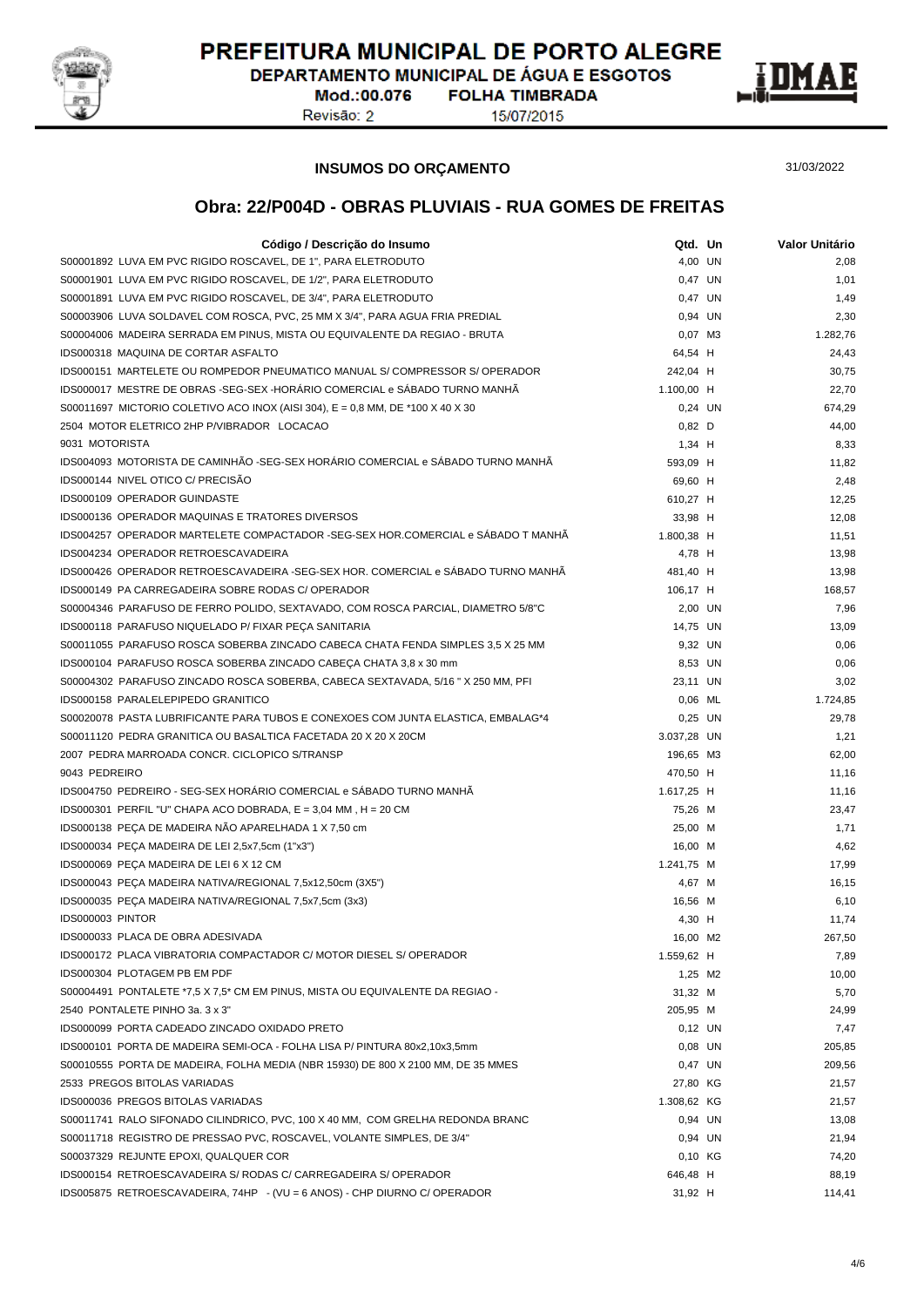

DEPARTAMENTO MUNICIPAL DE ÁGUA E ESGOTOS **FOLHA TIMBRADA** 

Mod.:00.076 Revisão: 2

15/07/2015



**INSUMOS DO ORÇAMENTO**

31/03/2022

| Código / Descrição do Insumo                                                     | Qtd. Un      | Valor Unitário |
|----------------------------------------------------------------------------------|--------------|----------------|
| IDS005871 ROLO COMPACTADOR DE PNEUS ESTATICO - PRODUTIVA - C/ OPERADOR           | 26,79 H      | 167,11         |
| IDS005684 ROLO COMPACTADOR VIBRATORIO 6.6T- PRODUTIVA - C/ OPERADOR              | 26,79 H      | 126,84         |
| IDS000176 SAIBRO PARA ARGAMASSA                                                  | 1,92 M3      | 63,49          |
| IDS000087 SAIBRO POSTO OBRA                                                      | 2.240,55 M3  | 56,95          |
| 2549 SARRAFO PINHO 3a. 2,5 x 5,0cm                                               | 98,29 M      | 7,39           |
| IDS000001 SERRALHEIRO                                                            | $1,40$ H     | 11,09          |
| 9046 SERVENTE                                                                    | 2.422,56 H   | 9,28           |
| IDS006111 SERVENTE -SEG-SEX HORÁRIO COMERCIAL e SÁBADO TURNO MANHÃ               | 14.631,14 H  | 9,28           |
| S00038635 SIFAO PLASTICO EXTENSIVEL PARA LAVATORIO 1 X 1.1/2 "                   | 0,71 UN      | 7,11           |
| IDS000120 SIFÃO PLASTICO TIPO COPO PARA PIA                                      | 6,67 UN      | 20,13          |
| 300245 SINALIZAÇÃO - CARRO SETA - LOCAÇÃO                                        | 60,00 D      | 128,33         |
| IDS000040 SINALIZAÇÃO - TIPO PISCA-PISCA                                         | 27,84 UN     | 69,19          |
| IDS006160 SOLDADOR                                                               | $0,88$ H     | 13,13          |
| S00020083 SOLUCAO PREPARADORA / LIMPADORA PARA PVC, FRASCO COM 1000 CM3          | 0.13 UN      | 81,77          |
| IDS000113 TABUA MADEIRA 2A QUALIDADE 2,5 X 30,0CM (1 X 12")                      | 92,49 M      | 17,54          |
| IDS000102 TABUA MADEIRA 3A QUALIDADE 2,5 x23,00cm - NÃO APARELHADA               | 1.551,06 M   | 6,89           |
| IDS000213 TAMPÃO FD DN 600mm ARTIC. PESADO - Inclui transporte                   | 24,00 UN     | 845,30         |
| IDS000403 TANQUE DE ASFALTO ESTACIONÁRIO CAPACIDADE 30.000L                      | 16,14 H      | 189,50         |
| IDS000229 TANQUE P/ ASFALTO + AQUECEDOR TERMICO                                  | 53,57 H      | 189,50         |
| IDS000031 TAXA RESPONSABILIDADE TECNICA - ACIMA DE R\$ 15.000,01                 | 1,00 UN      | 233,94         |
| IDS000157 TE DE SERVIÇO PEAD 63x20                                               | 1,00 UN      | 164,75         |
| S00007097 TE SANITARIO, PVC, DN 50 X 50 MM, SERIE NORMAL, PARA ESGOTO PREDIAL    | 0,24 UN      | 8,88           |
| S00007139 TE SOLDAVEL, PVC, 90 GRAUS, 25 MM, PARA AGUA FRIA PREDIAL (NBR 5648)   | 2,09 UN      | 1,75           |
| S00037411 TELA DE ACO SOLDADA GALVANIZADA/ZINCADA PARA ALVENARIA, FIO D = *1,225 | 0,32 M2      | 29,97          |
| S00010928 TELA DE ARAME GALVANIZADA QUADRANGULAR / LOSANGULAR, FIO 2,11 MM (14MA | 128,00 M2    | 10,55          |
| S00037524 TELA PLASTICA LARANJA, TIPO TAPUME PARA SINALIZACAO, MALHA RETANGUL1.2 | 46,40 M      | 3,00           |
| IDS000028 TELEFONE TARIFA BASICA                                                 | 5,00 UN      | 49,90          |
| IDS000060 TELHA DE FIBROCIMENTO ONDULADA E = 4 MM, DE 2,44 X 0,50M               | 8,12 UN      | 20,64          |
| IDS000139 TELHA DE FIBROCIMENTO ONDULADA E = 4MM, DE 2,44X0,50M                  | 6,00 M2      | 24,34          |
| S00007194 TELHA DE FIBROCIMENTO ONDULADA E = 6 MM, DE 2,44 X 1,10 M (SEM AMIA    | 24,89 M2     | 33,56          |
| S00012869 TELHADOR                                                               | $2,35$ H     | 15,56          |
| S00034401 TIJOLO CERAMICO LAMINADO 5,5 X 11 X 23 CM (L X A X C)                  | 37.035,00 UN | 1,92           |
| S00038101 TOMADA 2P+T 10A, 250V (APENAS MODULO)                                  | 0,47 UN      | 8,47           |
| IDS000108 TOMADA SOBREPOR 2P UNIVERSAL 10A/250V - PIAL OU SIMILAR                | $0,15$ UN    | 15,17          |
| IDS007592 TOPOGRAFO                                                              | 101,79 H     | 16,69          |
| IDS000056 TORNEIRA CROMADA 1/2" OU 3/4" P/ LAVATORIO                             | 7,37 UN      | 96,95          |
| IDS000401 TRATOR DE PNEUS POT 105 CV TRACAO 4 X 4, PESO C/ LASTRO 5775 KG C/ OPE | 16,14 H      | 199,49         |
| <b>IDS000155 TRATOR ESTEIRA S/ OPERADOR</b>                                      | 29,44 H      | 142,72         |
| IDS000283 TUBO CONCRETO ARMADO ESGOTO SANIT EA-2 PB JE DN 800 MM                 | 25,00 M      | 528,90         |
| IDS000534 TUBO DE CONCRETO ARMADO PARA AGUAS PLUVIAIS - DN 1000MM - PB - PA-2    | 255,00 M     | 685,00         |
| IDS000535 TUBO DE CONCRETO ARMADO PARA AGUAS PLUVIAIS - DN 1200MM - PB - PA-2    | 331,00 M     | 842,00         |
| IDS000539 TUBO DE CONCRETO SIMPLES PARA AGUAS PLUVIAIS - DN 300MM - PB - PS2     | 63,00 M      | 53,34          |
| IDS000540 TUBO DE CONCRETO SIMPLES PARA AGUAS PLUVIAIS - DN 400MM - PB - PS2     | 8,00 M       | 61,08          |
| IDS000541 TUBO DE CONCRETO SIMPLES PARA AGUAS PLUVIAIS - DN 500MM - PB - PS2     | 14,00 M      | 86,62          |
| IDS000166 TUBO PEAD PB DE 20mm PE 80 SDR 9 AGUA                                  | 16,50 M      | 4,59           |
| IDS000167 TUBO PEAD PB DE 32mm PE 80 SDR 11 AGUA                                 | 11,50 M      | 9,63           |
| S00009836 TUBO PVC SERIE NORMAL, DN 100 MM, PARA ESGOTO PREDIAL (NBR 5688)       | $0,67$ M     | 18,32          |
| S00009835 TUBO PVC SERIE NORMAL, DN 40 MM, PARA ESGOTO PREDIAL (NBR 5688)        | 2,32 M       | 6,60           |
| 300131 TUBO PVC ESGOTO LISO (OCRE) JE DN 100                                     | 35,00 M      | 25,86          |
| 300132 TUBO PVC ESGOTO LISO (OCRE) JE DN 150                                     | 210,00 M     | 47,41          |
| S00009838 TUBO PVC SERIE NORMAL, DN 50 MM, PARA ESGOTO PREDIAL (NBR 5688)        | 3,17 M       | 11,25          |
| S00009868 TUBO PVC, SOLDAVEL, DN 25 MM, AGUA FRIA (NBR-5648)                     | 5,03 M       | 5,24           |